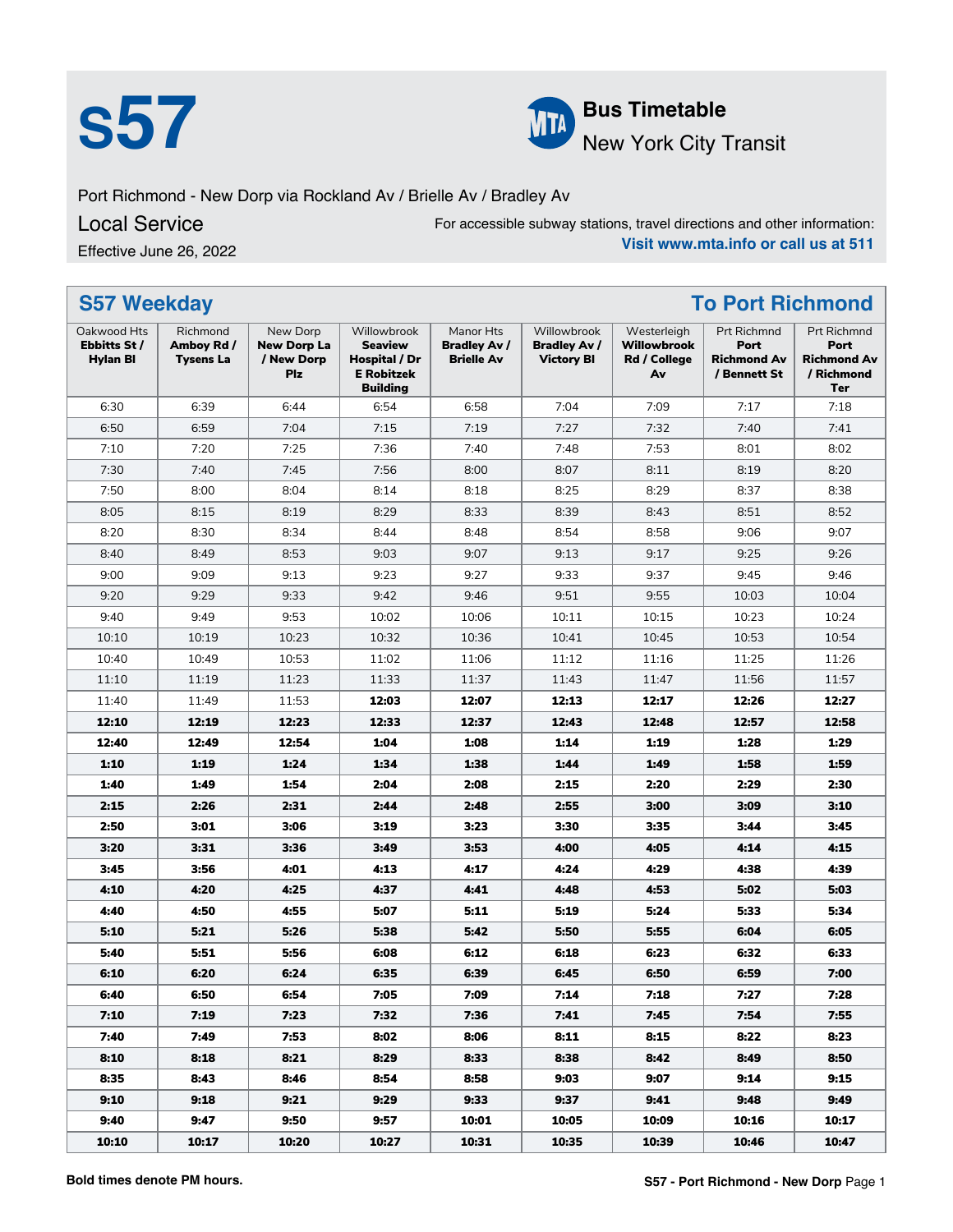| Oakwood Hts<br>Ebbitts St /<br><b>Hylan BI</b> | Richmond<br>Amboy Rd /<br><b>Tysens La</b> | New Dorp<br><b>New Dorp La</b><br>/ New Dorp<br><b>Plz</b> | Willowbrook<br><b>Seaview</b><br>Hospital / Dr<br><b>E</b> Robitzek<br>Building | Manor Hts<br><b>Bradley Av /</b><br><b>Brielle Av</b> | Willowbrook<br><b>Bradley Av /</b><br><b>Victory BI</b> | Westerleigh<br><b>Willowbrook</b><br>Rd / College<br>Av | <b>Prt Richmnd</b><br>Port<br><b>Richmond Av</b><br>/ Bennett St | <b>Prt Richmnd</b><br>Port<br><b>Richmond Av</b><br>/ Richmond<br>Ter |
|------------------------------------------------|--------------------------------------------|------------------------------------------------------------|---------------------------------------------------------------------------------|-------------------------------------------------------|---------------------------------------------------------|---------------------------------------------------------|------------------------------------------------------------------|-----------------------------------------------------------------------|
| 10:40                                          | 10:47                                      | 10:50                                                      | 10:57                                                                           | 11:01                                                 | 11:05                                                   | 11:09                                                   | 11:16                                                            | 11:17                                                                 |
| 11:25                                          | 11:32                                      | 11:35                                                      | 11:42                                                                           | 11:46                                                 | 11:50                                                   | 11:54                                                   | 12:01                                                            | 12:02                                                                 |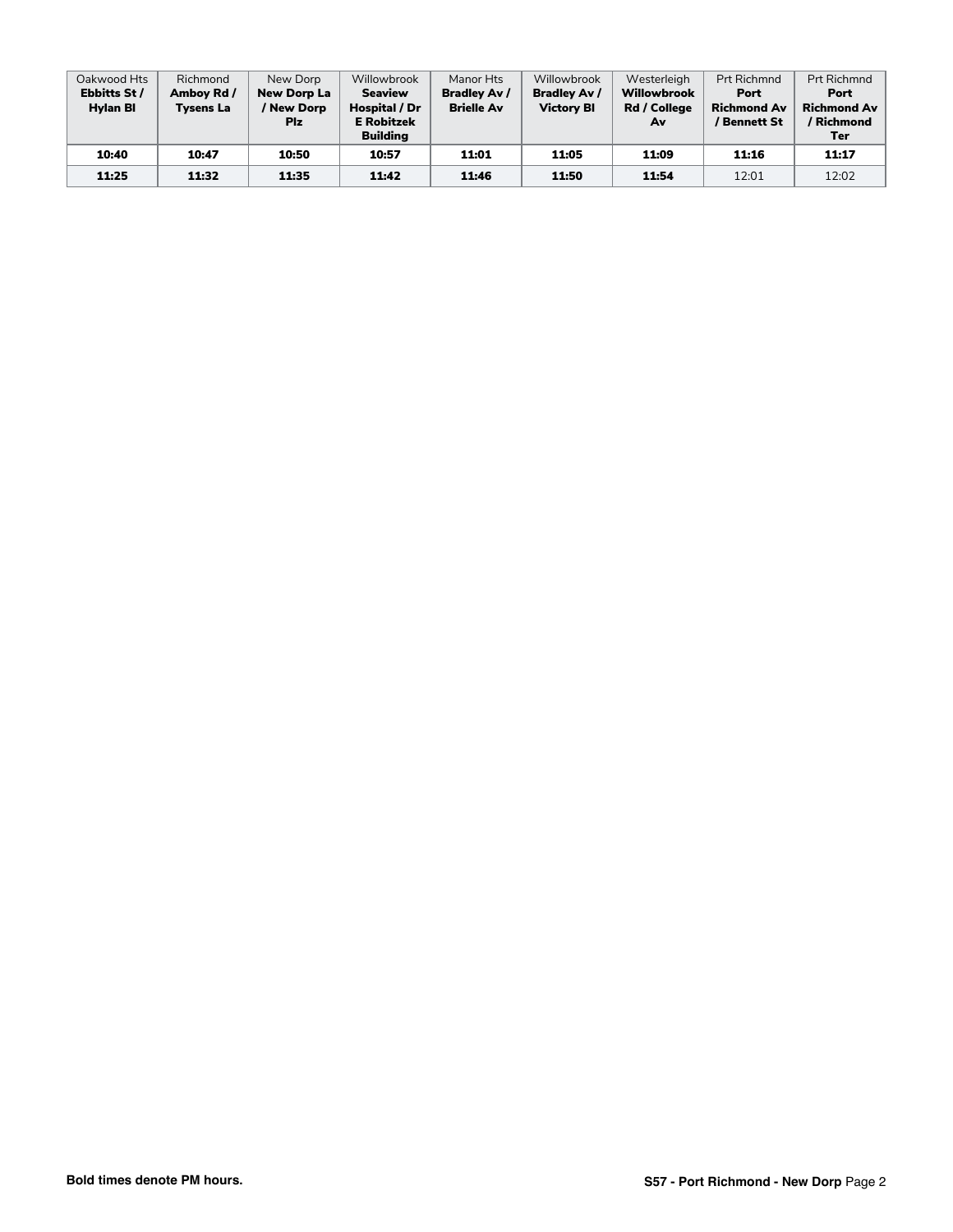| <b>S57 Weekday</b><br><b>To New Dorp</b>        |                                                           |                                                         |                                                         |                                                       |                                                                                        |                                              |                                            |                                         |
|-------------------------------------------------|-----------------------------------------------------------|---------------------------------------------------------|---------------------------------------------------------|-------------------------------------------------------|----------------------------------------------------------------------------------------|----------------------------------------------|--------------------------------------------|-----------------------------------------|
| Prt Richmnd<br><b>Richmond Ter</b><br>/ Park Av | Prt Richmnd<br>Port<br><b>Richmond Av</b><br>/ Charles Av | Westerleigh<br><b>Willowbrook</b><br>Rd / Houston<br>St | Willowbrook<br><b>Bradley Av /</b><br><b>Victory BI</b> | Manor Hts<br><b>Bradley Av /</b><br><b>Brielle Av</b> | Willowbrook<br><b>Seaview</b><br>Hospital / Dr<br><b>E</b> Robitzek<br><b>Building</b> | New Dorp<br>Rose Av /<br><b>New Dorp Plz</b> | New Dorp<br>Amboy Rd /<br><b>Tysens La</b> | Oakwood Hts<br>Ebbitts St /<br>Hylan Bl |
| 6:25                                            | 6:27                                                      | 6:35                                                    | 6:41                                                    | 6:47                                                  | 6:50                                                                                   | 7:01                                         | 7:06                                       | 7:14                                    |
| 6:35                                            | 6:37                                                      | 6:45                                                    | 6:51                                                    | 6:57                                                  | 7:00                                                                                   | 7:14                                         | 7:19                                       | 7:27                                    |
| 6:50                                            | 6:52                                                      | 7:00                                                    | 7:06                                                    | 7:13                                                  | 7:16                                                                                   | 7:30                                         | 7:35                                       | 7:43                                    |
| 7:06                                            | 7:08                                                      | 7:16                                                    | 7:22                                                    | 7:29                                                  | 7:32                                                                                   | 7:46                                         | 7:51                                       | 7:59                                    |
| 7:14                                            | 7:16                                                      | 7:24                                                    | 7:30                                                    | 7:37                                                  | 7:40                                                                                   | 7:54                                         | 7:59                                       | 8:07                                    |
| 7:22                                            | 7:24                                                      | 7:32                                                    | 7:38                                                    | 7:45                                                  | 7:48                                                                                   | 8:02                                         | 8:07                                       | 8:15                                    |
| 7:35                                            | 7:37                                                      | 7:45                                                    | 7:51                                                    | 7:58                                                  | 8:01                                                                                   | 8:15                                         | 8:20                                       | 8:28                                    |
| 7:50                                            | 7:52                                                      | 8:00                                                    | 8:06                                                    | 8:13                                                  | 8:16                                                                                   | 8:30                                         | 8:35                                       | 8:41                                    |
| 8:05                                            | 8:07                                                      | 8:15                                                    | 8:21                                                    | 8:28                                                  | 8:31                                                                                   | 8:43                                         | 8:48                                       | 8:54                                    |
| 8:25                                            | 8:27                                                      | 8:35                                                    | 8:40                                                    | 8:45                                                  | 8:47                                                                                   | 8:59                                         | 9:04                                       | 9:10                                    |
| 8:45                                            | 8:47                                                      | 8:54                                                    | 8:59                                                    | 9:04                                                  | 9:06                                                                                   | 9:18                                         | 9:23                                       | 9:29                                    |
| 9:15                                            | 9:17                                                      | 9:24                                                    | 9:29                                                    | 9:34                                                  | 9:36                                                                                   | 9:48                                         | 9:53                                       | 9:59                                    |
| 9:45                                            | 9:47                                                      | 9:54                                                    | 9:59                                                    | 10:04                                                 | 10:06                                                                                  | 10:18                                        | 10:23                                      | 10:29                                   |
| 10:15                                           | 10:17                                                     | 10:24                                                   | 10:29                                                   | 10:34                                                 | 10:37                                                                                  | 10:49                                        | 10:54                                      | 11:01                                   |
| 10:45                                           | 10:47                                                     | 10:54                                                   | 10:59                                                   | 11:04                                                 | 11:07                                                                                  | 11:19                                        | 11:24                                      | 11:31                                   |
| 11:15                                           | 11:17                                                     | 11:24                                                   | 11:29                                                   | 11:34                                                 | 11:37                                                                                  | 11:49                                        | 11:54                                      | 12:01                                   |
| 11:45                                           | 11:47                                                     | 11:54                                                   | 11:59                                                   | 12:04                                                 | 12:07                                                                                  | 12:19                                        | 12:24                                      | 12:31                                   |
| 12:15                                           | 12:17                                                     | 12:24                                                   | 12:29                                                   | 12:34                                                 | 12:37                                                                                  | 12:49                                        | 12:54                                      | 1:01                                    |
| 12:45                                           | 12:47                                                     | 12:54                                                   | 12:59                                                   | 1:04                                                  | 1:07                                                                                   | 1:19                                         | 1:24                                       | 1:31                                    |
| 1:15                                            | 1:17                                                      | 1:24                                                    | 1:29                                                    | 1:34                                                  | 1:37                                                                                   | 1:50                                         | 1:55                                       | 2:02                                    |
| 1:45                                            | 1:47                                                      | 1:55                                                    | 2:00                                                    | 2:06                                                  | 2:09                                                                                   | 2:25                                         | 2:31                                       | 2:39                                    |
| 2:15                                            | 2:17                                                      | 2:26                                                    | 2:32                                                    | 2:38                                                  | 2:41                                                                                   | 2:57                                         | 3:03                                       | 3:10                                    |
| 2:45                                            | 2:47                                                      | 2:56                                                    | 3:02                                                    | 3:08                                                  | 3:11                                                                                   | 3:26                                         | 3:32                                       | 3:39                                    |
| 3:20                                            | 3:22                                                      | 3:30                                                    | 3:35                                                    | 3:41                                                  | 3:44                                                                                   | 3:59                                         | 4:05                                       | 4:12                                    |
| 3:55                                            | 3:57                                                      | 4:05                                                    | 4:10                                                    | 4:16                                                  | 4:19                                                                                   | 4:34                                         | 4:40                                       | 4:47                                    |
| 4:30                                            | 4:32                                                      | 4:39                                                    | 4:44                                                    | 4:49                                                  | 4:52                                                                                   | 5:06                                         | 5:12                                       | 5:19                                    |
| 5:05                                            | 5:07                                                      | 5:14                                                    | 5:19                                                    | 5:24                                                  | 5:27                                                                                   | 5:41                                         | 5:47                                       | 5:54                                    |
| 5:35                                            | 5:37                                                      | 5:44                                                    | 5:49                                                    | 5:54                                                  | 5:57                                                                                   | 6:11                                         | 6:17                                       | 6:24                                    |
| 6:05                                            | 6:07                                                      | 6:14                                                    | 6:19                                                    | 6:24                                                  | 6:27                                                                                   | 6:41                                         | 6:46                                       | 6:52                                    |
| 6:35                                            | 6:37                                                      | 6:43                                                    | 6:48                                                    | 6:53                                                  | 6:56                                                                                   | 7:08                                         | 7:13                                       | 7:19                                    |
| 7:05                                            | 7:07                                                      | 7:13                                                    | 7:18                                                    | 7:23                                                  | 7:25                                                                                   | 7:35                                         | 7:40                                       | 7:46                                    |
| 7:35                                            | 7:37                                                      | 7:43                                                    | 7:48                                                    | 7:53                                                  | 7:55                                                                                   | 8:05                                         | 8:10                                       | 8:16                                    |
| 8:05                                            | 8:07                                                      | 8:13                                                    | 8:18                                                    | 8:23                                                  | 8:25                                                                                   | 8:35                                         | 8:39                                       | 8:45                                    |
| 8:35                                            | 8:37                                                      | 8:43                                                    | 8:47                                                    | 8:52                                                  | 8:54                                                                                   | 9:03                                         | 9:07                                       | 9:13                                    |
| 9:05                                            | 9:07                                                      | 9:13                                                    | 9:17                                                    | 9:22                                                  | 9:24                                                                                   | 9:33                                         | 9:37                                       | 9:43                                    |
| 9:35                                            | 9:37                                                      | 9:43                                                    | 9:47                                                    | 9:52                                                  | 9:54                                                                                   | 10:03                                        | 10:07                                      | 10:12                                   |
| 10:05                                           | 10:07                                                     | 10:12                                                   | 10:16                                                   | 10:20                                                 | 10:22                                                                                  | 10:31                                        | 10:35                                      | 10:40                                   |
| 10:35                                           | 10:37                                                     | 10:42                                                   | 10:46                                                   | 10:50                                                 | 10:52                                                                                  | 11:01                                        | 11:05                                      | 11:10                                   |
| 11:05                                           | 11:07                                                     | 11:12                                                   | 11:16                                                   | 11:20                                                 | 11:22                                                                                  | 11:31                                        | 11:35                                      | 11:40                                   |
| 11:35                                           | 11:37                                                     | 11:42                                                   | 11:46                                                   | 11:50                                                 | 11:52                                                                                  | 12:01                                        | 12:05                                      | 12:10                                   |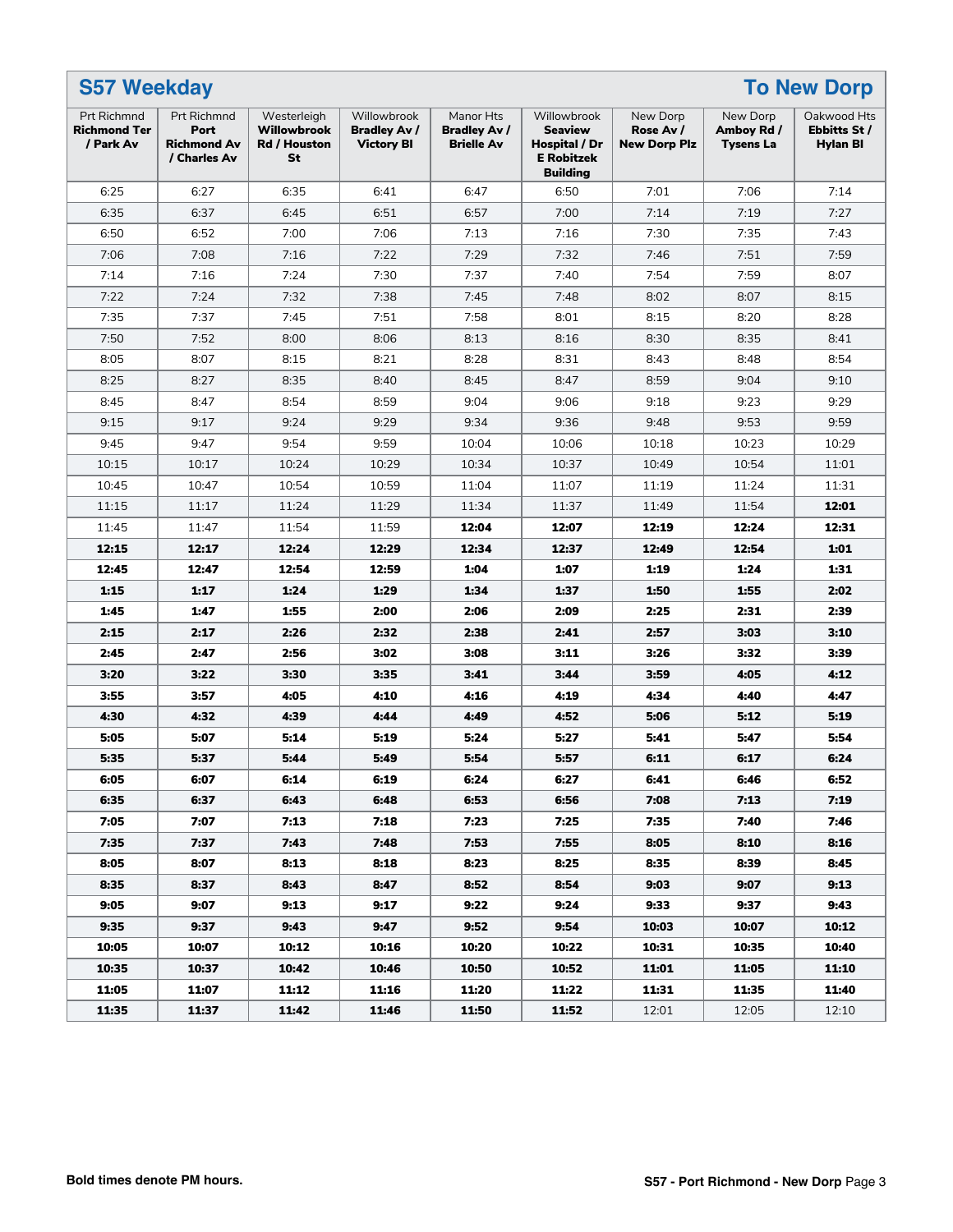| <b>To Port Richmond</b><br><b>S57 Saturday</b> |                                            |                                                            |                                                                                        |                                                       |                                                         |                                                         |                                                                  |                                                                              |
|------------------------------------------------|--------------------------------------------|------------------------------------------------------------|----------------------------------------------------------------------------------------|-------------------------------------------------------|---------------------------------------------------------|---------------------------------------------------------|------------------------------------------------------------------|------------------------------------------------------------------------------|
| Oakwood Hts<br>Ebbitts St /<br><b>Hylan Bl</b> | Richmond<br>Amboy Rd /<br><b>Tysens La</b> | New Dorp<br><b>New Dorp La</b><br>/ New Dorp<br><b>Plz</b> | Willowbrook<br><b>Seaview</b><br>Hospital / Dr<br><b>E</b> Robitzek<br><b>Building</b> | Manor Hts<br><b>Bradley Av /</b><br><b>Brielle Av</b> | Willowbrook<br><b>Bradley Av /</b><br><b>Victory BI</b> | Westerleigh<br><b>Willowbrook</b><br>Rd / College<br>Av | <b>Prt Richmnd</b><br>Port<br><b>Richmond Av</b><br>/ Bennett St | <b>Prt Richmnd</b><br>Port<br><b>Richmond Av</b><br>/ Richmond<br><b>Ter</b> |
| 6:55                                           | 7:02                                       | 7:05                                                       | 7:13                                                                                   | 7:17                                                  | 7:21                                                    | 7:25                                                    | 7:32                                                             | 7:33                                                                         |
| 7:25                                           | 7:32                                       | 7:35                                                       | 7:43                                                                                   | 7:47                                                  | 7:51                                                    | 7:55                                                    | 8:02                                                             | 8:03                                                                         |
| 7:55                                           | 8:02                                       | 8:05                                                       | 8:13                                                                                   | 8:17                                                  | 8:22                                                    | 8:26                                                    | 8:33                                                             | 8:34                                                                         |
| 8:25                                           | 8:33                                       | 8:36                                                       | 8:44                                                                                   | 8:48                                                  | 8:53                                                    | 8:57                                                    | 9:04                                                             | 9:05                                                                         |
| 8:55                                           | 9:03                                       | 9:06                                                       | 9:14                                                                                   | 9:18                                                  | 9:23                                                    | 9:27                                                    | 9:34                                                             | 9:35                                                                         |
| 9:25                                           | 9:33                                       | 9:37                                                       | 9:45                                                                                   | 9:49                                                  | 9:54                                                    | 9:58                                                    | 10:06                                                            | 10:07                                                                        |
| 9:55                                           | 10:03                                      | 10:07                                                      | 10:15                                                                                  | 10:19                                                 | 10:24                                                   | 10:28                                                   | 10:36                                                            | 10:37                                                                        |
| 10:25                                          | 10:33                                      | 10:37                                                      | 10:45                                                                                  | 10:49                                                 | 10:54                                                   | 10:58                                                   | 11:06                                                            | 11:07                                                                        |
| 10:55                                          | 11:03                                      | 11:07                                                      | 11:16                                                                                  | 11:20                                                 | 11:26                                                   | 11:30                                                   | 11:39                                                            | 11:40                                                                        |
| 11:25                                          | 11:34                                      | 11:38                                                      | 11:47                                                                                  | 11:51                                                 | 11:57                                                   | 12:01                                                   | 12:10                                                            | 12:11                                                                        |
| 11:55                                          | 12:04                                      | 12:08                                                      | 12:17                                                                                  | 12:21                                                 | 12:27                                                   | 12:31                                                   | 12:40                                                            | 12:41                                                                        |
| 12:25                                          | 12:34                                      | 12:38                                                      | 12:47                                                                                  | 12:51                                                 | 12:57                                                   | 1:01                                                    | 1:10                                                             | 1:11                                                                         |
| 12:55                                          | 1:04                                       | 1:08                                                       | 1:17                                                                                   | 1:21                                                  | 1:27                                                    | 1:31                                                    | 1:40                                                             | 1:41                                                                         |
| 1:25                                           | 1:34                                       | 1:38                                                       | 1:47                                                                                   | 1:51                                                  | 1:57                                                    | 2:01                                                    | 2:10                                                             | 2:11                                                                         |
| 1:55                                           | 2:04                                       | 2:08                                                       | 2:17                                                                                   | 2:21                                                  | 2:27                                                    | 2:31                                                    | 2:40                                                             | 2:41                                                                         |
| 2:25                                           | 2:34                                       | 2:38                                                       | 2:47                                                                                   | 2:51                                                  | 2:57                                                    | 3:01                                                    | 3:10                                                             | 3:11                                                                         |
| 2:55                                           | 3:04                                       | 3:08                                                       | 3:17                                                                                   | 3:21                                                  | 3:27                                                    | 3:31                                                    | 3:40                                                             | 3:41                                                                         |
| 3:25                                           | 3:34                                       | 3:38                                                       | 3:47                                                                                   | 3:51                                                  | 3:57                                                    | 4:01                                                    | 4:10                                                             | 4:11                                                                         |
| 3:55                                           | 4:04                                       | 4:08                                                       | 4:17                                                                                   | 4:21                                                  | 4:27                                                    | 4:31                                                    | 4:40                                                             | 4:41                                                                         |
| 4:25                                           | 4:34                                       | 4:38                                                       | 4:47                                                                                   | 4:51                                                  | 4:57                                                    | 5:01                                                    | 5:10                                                             | 5:11                                                                         |
| 4:55                                           | 5:04                                       | 5:07                                                       | 5:15                                                                                   | 5:19                                                  | 5:25                                                    | 5:29                                                    | 5:38                                                             | 5:39                                                                         |
| 5:25                                           | 5:34                                       | 5:37                                                       | 5:45                                                                                   | 5:49                                                  | 5:55                                                    | 5:59                                                    | 6:08                                                             | 6:09                                                                         |
| 5:55                                           | 6:04                                       | 6:07                                                       | 6:15                                                                                   | 6:18                                                  | 6:23                                                    | 6:27                                                    | 6:36                                                             | 6:37                                                                         |
| 6:25                                           | 6:33                                       | 6:36                                                       | 6:44                                                                                   | 6:47                                                  | 6:52                                                    | 6:56                                                    | 7:05                                                             | 7:06                                                                         |
| 6:55                                           | 7:03                                       | 7:06                                                       | 7:14                                                                                   | 7:17                                                  | 7:22                                                    | 7:26                                                    | 7:35                                                             | 7:36                                                                         |
| 7:25                                           | 7:33                                       | 7:36                                                       | 7:44                                                                                   | 7:47                                                  | 7:52                                                    | 7:56                                                    | 8:05                                                             | 8:06                                                                         |
| 7:55                                           | 8:03                                       | 8:06                                                       | 8:14                                                                                   | 8:17                                                  | 8:22                                                    | 8:26                                                    | 8:33                                                             | 8:34                                                                         |
| 8:25                                           | 8:32                                       | 8:35                                                       | 8:43                                                                                   | 8:46                                                  | 8:51                                                    | 8:55                                                    | 9:02                                                             | 9:03                                                                         |
| 8:55                                           | 9:02                                       | 9:05                                                       | 9:13                                                                                   | 9:16                                                  | 9:21                                                    | 9:25                                                    | 9:32                                                             | 9:33                                                                         |
| 9:25                                           | 9:32                                       | 9:35                                                       | 9:43                                                                                   | 9:46                                                  | 9:51                                                    | 9:55                                                    | 10:02                                                            | 10:03                                                                        |
| 9:55                                           | 10:02                                      | 10:05                                                      | 10:13                                                                                  | 10:16                                                 | 10:21                                                   | 10:25                                                   | 10:32                                                            | 10:33                                                                        |
| 10:25                                          | 10:32                                      | 10:35                                                      | 10:43                                                                                  | 10:46                                                 | 10:51                                                   | 10:55                                                   | 11:02                                                            | 11:03                                                                        |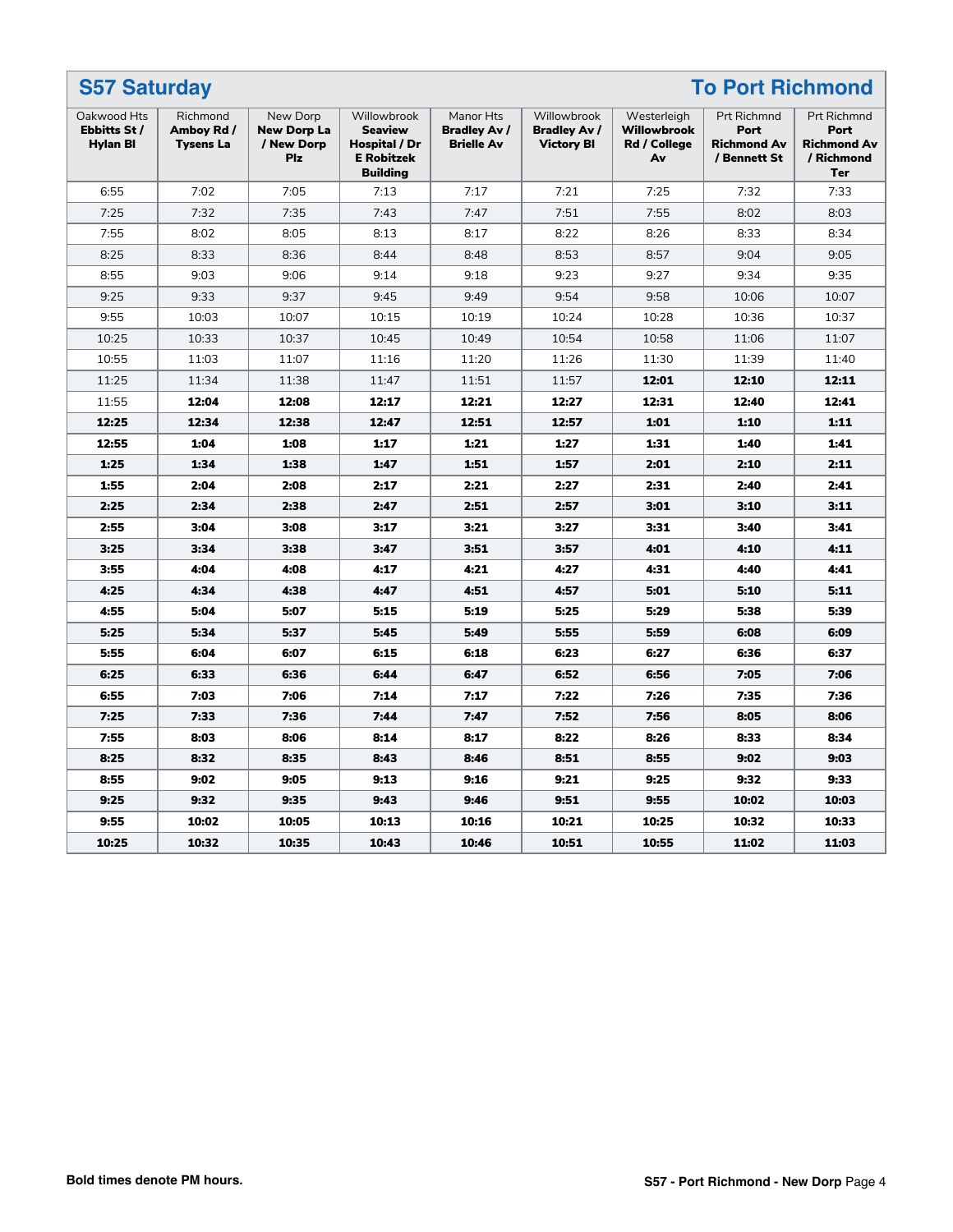|                                                        | <b>To New Dorp</b><br><b>S57 Saturday</b>                        |                                                         |                                                         |                                                |                                                                                        |                                              |                                            |                                                |
|--------------------------------------------------------|------------------------------------------------------------------|---------------------------------------------------------|---------------------------------------------------------|------------------------------------------------|----------------------------------------------------------------------------------------|----------------------------------------------|--------------------------------------------|------------------------------------------------|
| <b>Prt Richmnd</b><br><b>Richmond Ter</b><br>/ Park Av | <b>Prt Richmnd</b><br>Port<br><b>Richmond Av</b><br>/ Charles Av | Westerleigh<br><b>Willowbrook</b><br>Rd / Houston<br>St | Willowbrook<br><b>Bradley Av /</b><br><b>Victory BI</b> | Manor Hts<br>Bradley Av /<br><b>Brielle Av</b> | Willowbrook<br><b>Seaview</b><br>Hospital / Dr<br><b>E</b> Robitzek<br><b>Building</b> | New Dorp<br>Rose Av /<br><b>New Dorp Plz</b> | New Dorp<br>Amboy Rd /<br><b>Tysens La</b> | Oakwood Hts<br>Ebbitts St /<br><b>Hylan BI</b> |
| 6:30                                                   | 6:32                                                             | 6:38                                                    | 6:43                                                    | 6:48                                           | 6:50                                                                                   | 7:00                                         | 7:04                                       | 7:11                                           |
| 7:00                                                   | 7:02                                                             | 7:08                                                    | 7:13                                                    | 7:18                                           | 7:20                                                                                   | 7:30                                         | 7:34                                       | 7:41                                           |
| 7:30                                                   | 7:32                                                             | 7:38                                                    | 7:43                                                    | 7:48                                           | 7:50                                                                                   | 8:00                                         | 8:04                                       | 8:11                                           |
| 8:00                                                   | 8:02                                                             | 8:08                                                    | 8:13                                                    | 8:18                                           | 8:20                                                                                   | 8:30                                         | 8:34                                       | 8:41                                           |
| 8:30                                                   | 8:32                                                             | 8:38                                                    | 8:43                                                    | 8:48                                           | 8:50                                                                                   | 9:00                                         | 9:04                                       | 9:11                                           |
| 9:00                                                   | 9:02                                                             | 9:08                                                    | 9:13                                                    | 9:18                                           | 9:20                                                                                   | 9:30                                         | 9:34                                       | 9:41                                           |
| 9:30                                                   | 9:32                                                             | 9:38                                                    | 9:43                                                    | 9:48                                           | 9:50                                                                                   | 10:00                                        | 10:05                                      | 10:12                                          |
| 10:00                                                  | 10:02                                                            | 10:09                                                   | 10:14                                                   | 10:19                                          | 10:21                                                                                  | 10:31                                        | 10:36                                      | 10:43                                          |
| 10:30                                                  | 10:32                                                            | 10:39                                                   | 10:44                                                   | 10:49                                          | 10:51                                                                                  | 11:01                                        | 11:06                                      | 11:13                                          |
| 11:00                                                  | 11:02                                                            | 11:10                                                   | 11:15                                                   | 11:20                                          | 11:23                                                                                  | 11:34                                        | 11:39                                      | 11:46                                          |
| 11:30                                                  | 11:32                                                            | 11:40                                                   | 11:45                                                   | 11:50                                          | 11:53                                                                                  | 12:04                                        | 12:09                                      | 12:16                                          |
| 12:00                                                  | 12:02                                                            | 12:10                                                   | 12:15                                                   | 12:20                                          | 12:23                                                                                  | 12:34                                        | 12:39                                      | 12:46                                          |
| 12:30                                                  | 12:32                                                            | 12:40                                                   | 12:45                                                   | 12:50                                          | 12:53                                                                                  | 1:04                                         | 1:09                                       | 1:16                                           |
| 1:00                                                   | 1:02                                                             | 1:10                                                    | 1:15                                                    | 1:20                                           | 1:23                                                                                   | 1:34                                         | 1:39                                       | 1:46                                           |
| 1:30                                                   | 1:32                                                             | 1:40                                                    | 1:45                                                    | 1:50                                           | 1:53                                                                                   | 2:04                                         | 2:09                                       | 2:16                                           |
| 2:00                                                   | 2:02                                                             | 2:09                                                    | 2:14                                                    | 2:19                                           | 2:21                                                                                   | 2:32                                         | 2:37                                       | 2:44                                           |
| 2:30                                                   | 2:32                                                             | 2:39                                                    | 2:44                                                    | 2:49                                           | 2:51                                                                                   | 3:02                                         | 3:07                                       | 3:14                                           |
| 3:00                                                   | 3:02                                                             | 3:09                                                    | 3:14                                                    | 3:19                                           | 3:21                                                                                   | 3:32                                         | 3:37                                       | 3:44                                           |
| 3:30                                                   | 3:32                                                             | 3:39                                                    | 3:44                                                    | 3:49                                           | 3:51                                                                                   | 4:02                                         | 4:07                                       | 4:14                                           |
| 4:00                                                   | 4:02                                                             | 4:09                                                    | 4:14                                                    | 4:19                                           | 4:21                                                                                   | 4:32                                         | 4:37                                       | 4:44                                           |
| 4:30                                                   | 4:32                                                             | 4:39                                                    | 4:44                                                    | 4:49                                           | 4:51                                                                                   | 5:02                                         | 5:06                                       | 5:13                                           |
| 5:00                                                   | 5:02                                                             | 5:09                                                    | 5:14                                                    | 5:19                                           | 5:21                                                                                   | 5:31                                         | 5:35                                       | 5:42                                           |
| 5:30                                                   | 5:32                                                             | 5:39                                                    | 5:44                                                    | 5:49                                           | 5:51                                                                                   | 6:01                                         | 6:05                                       | 6:12                                           |
| 6:00                                                   | 6:02                                                             | 6:09                                                    | 6:14                                                    | 6:19                                           | 6:21                                                                                   | 6:31                                         | 6:35                                       | 6:42                                           |
| 6:30                                                   | 6:32                                                             | 6:39                                                    | 6:44                                                    | 6:49                                           | 6:51                                                                                   | 7:01                                         | 7:06                                       | 7:12                                           |
| 7:00                                                   | 7:02                                                             | 7:08                                                    | 7:13                                                    | 7:18                                           | 7:20                                                                                   | 7:29                                         | 7:34                                       | 7:40                                           |
| 7:30                                                   | 7:32                                                             | 7:38                                                    | 7:43                                                    | 7:48                                           | 7:50                                                                                   | 7:59                                         | 8:04                                       | 8:10                                           |
| 8:00                                                   | 8:02                                                             | 8:08                                                    | 8:13                                                    | 8:18                                           | 8:20                                                                                   | 8:29                                         | 8:34                                       | 8:40                                           |
| 8:30                                                   | 8:32                                                             | 8:38                                                    | 8:43                                                    | 8:48                                           | 8:50                                                                                   | 8:59                                         | 9:04                                       | 9:10                                           |
| 9:00                                                   | 9:02                                                             | 9:08                                                    | 9:12                                                    | 9:17                                           | 9:19                                                                                   | 9:28                                         | 9:32                                       | 9:38                                           |
| 9:30                                                   | 9:32                                                             | 9:38                                                    | 9:42                                                    | 9:47                                           | 9:49                                                                                   | 9:58                                         | 10:02                                      | 10:08                                          |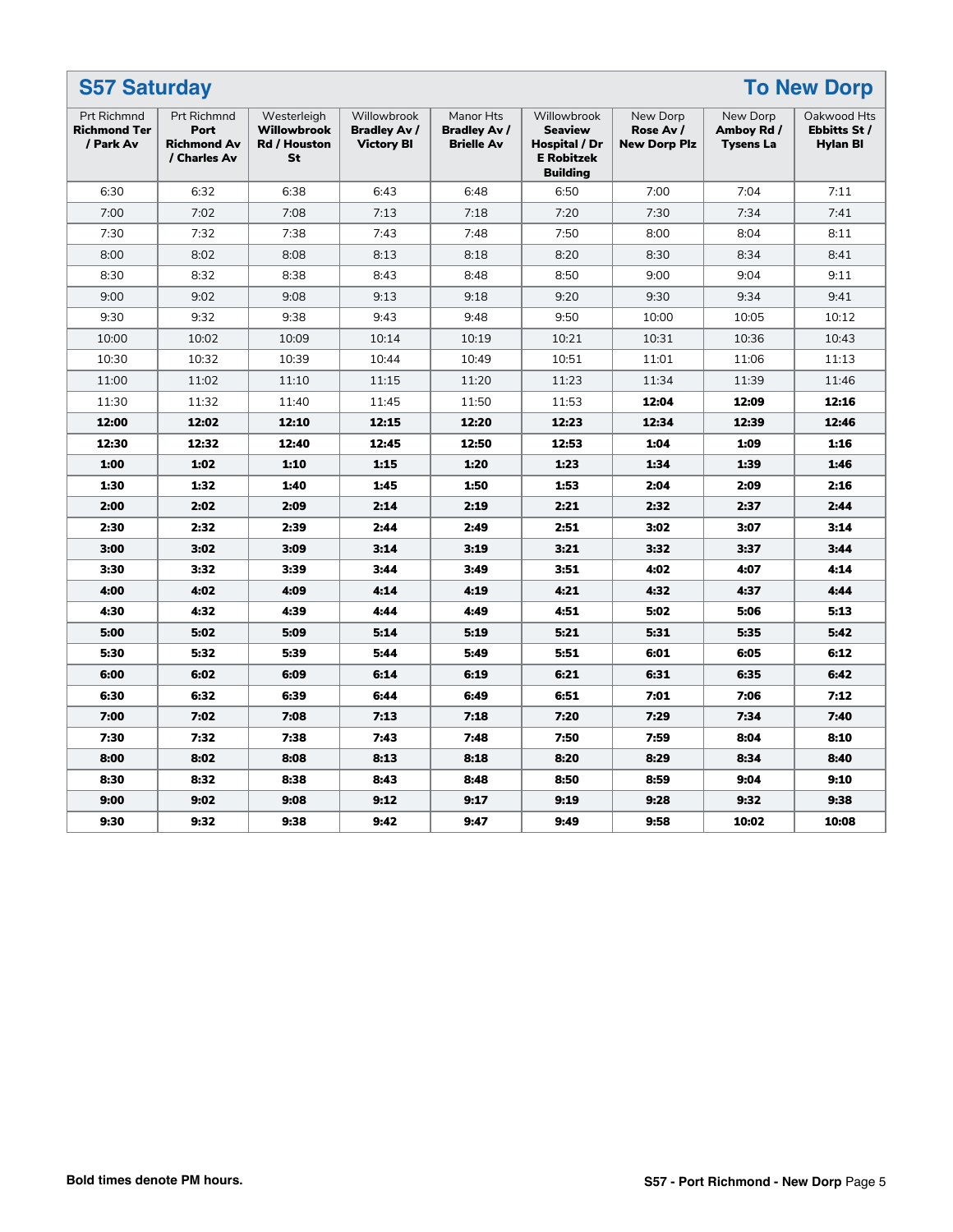| <b>S57 Sunday</b><br><b>To Port Richmond</b> |                                     |                                                            |                                                                                        |                                                       |                                                         |                                                  |                                                           |                                                                       |
|----------------------------------------------|-------------------------------------|------------------------------------------------------------|----------------------------------------------------------------------------------------|-------------------------------------------------------|---------------------------------------------------------|--------------------------------------------------|-----------------------------------------------------------|-----------------------------------------------------------------------|
| Oakwood Hts<br>Ebbitts St /<br>Hylan BI      | Richmond<br>Amboy Rd /<br>Tysens La | New Dorp<br><b>New Dorp La</b><br>/ New Dorp<br><b>Plz</b> | Willowbrook<br><b>Seaview</b><br>Hospital / Dr<br><b>E</b> Robitzek<br><b>Building</b> | Manor Hts<br><b>Bradley Av /</b><br><b>Brielle Av</b> | Willowbrook<br><b>Bradley Av /</b><br><b>Victory BI</b> | Westerleigh<br>Willowbrook<br>Rd / College<br>Av | Prt Richmnd<br>Port<br><b>Richmond Av</b><br>/ Bennett St | Prt Richmnd<br>Port<br><b>Richmond Av</b><br>/ Richmond<br><b>Ter</b> |
| 6:05                                         | 6:12                                | 6:15                                                       | 6:23                                                                                   | 6:27                                                  | 6:31                                                    | 6:35                                             | 6:42                                                      | 6:43                                                                  |
| 6:30                                         | 6:37                                | 6:40                                                       | 6:48                                                                                   | 6:52                                                  | 6:56                                                    | 7:00                                             | 7:07                                                      | 7:08                                                                  |
| 7:00                                         | 7:07                                | 7:10                                                       | 7:18                                                                                   | 7:22                                                  | 7:26                                                    | 7:30                                             | 7:37                                                      | 7:38                                                                  |
| 7:30                                         | 7:37                                | 7:40                                                       | 7:48                                                                                   | 7:52                                                  | 7:56                                                    | 8:00                                             | 8:07                                                      | 8:08                                                                  |
| 8:00                                         | 8:07                                | 8:10                                                       | 8:18                                                                                   | 8:22                                                  | 8:26                                                    | 8:30                                             | 8:38                                                      | 8:39                                                                  |
| 8:30                                         | 8:38                                | 8:41                                                       | 8:49                                                                                   | 8:53                                                  | 8:58                                                    | 9:02                                             | 9:10                                                      | 9:11                                                                  |
| 9:00                                         | 9:08                                | 9:11                                                       | 9:19                                                                                   | 9:23                                                  | 9:28                                                    | 9:32                                             | 9:40                                                      | 9:41                                                                  |
| 9:30                                         | 9:38                                | 9:41                                                       | 9:49                                                                                   | 9:53                                                  | 9:58                                                    | 10:02                                            | 10:10                                                     | 10:11                                                                 |
| 10:00                                        | 10:08                               | 10:11                                                      | 10:19                                                                                  | 10:23                                                 | 10:28                                                   | 10:32                                            | 10:40                                                     | 10:41                                                                 |
| 10:30                                        | 10:38                               | 10:41                                                      | 10:49                                                                                  | 10:53                                                 | 10:58                                                   | 11:02                                            | 11:10                                                     | 11:11                                                                 |
| 11:00                                        | 11:09                               | 11:12                                                      | 11:21                                                                                  | 11:25                                                 | 11:31                                                   | 11:35                                            | 11:43                                                     | 11:44                                                                 |
| 11:30                                        | 11:39                               | 11:42                                                      | 11:51                                                                                  | 11:55                                                 | 12:01                                                   | 12:05                                            | 12:13                                                     | 12:14                                                                 |
| 12:00                                        | 12:09                               | 12:12                                                      | 12:21                                                                                  | 12:25                                                 | 12:31                                                   | 12:35                                            | 12:43                                                     | 12:44                                                                 |
| 12:30                                        | 12:39                               | 12:42                                                      | 12:51                                                                                  | 12:55                                                 | 1:01                                                    | 1:05                                             | 1:13                                                      | 1:14                                                                  |
| 1:00                                         | 1:09                                | 1:12                                                       | 1:21                                                                                   | 1:25                                                  | 1:31                                                    | 1:35                                             | 1:43                                                      | 1:44                                                                  |
| 1:30                                         | 1:39                                | 1:42                                                       | 1:51                                                                                   | 1:55                                                  | 2:01                                                    | 2:05                                             | 2:13                                                      | 2:14                                                                  |
| 2:00                                         | 2:09                                | 2:12                                                       | 2:21                                                                                   | 2:25                                                  | 2:31                                                    | 2:35                                             | 2:43                                                      | 2:44                                                                  |
| 2:30                                         | 2:39                                | 2:42                                                       | 2:51                                                                                   | 2:55                                                  | 3:01                                                    | 3:05                                             | 3:13                                                      | 3:14                                                                  |
| 3:00                                         | 3:09                                | 3:12                                                       | 3:21                                                                                   | 3:25                                                  | 3:31                                                    | 3:35                                             | 3:43                                                      | 3:44                                                                  |
| 3:30                                         | 3:39                                | 3:42                                                       | 3:51                                                                                   | 3:55                                                  | 4:01                                                    | 4:05                                             | 4:13                                                      | 4:14                                                                  |
| 4:00                                         | 4:09                                | 4:12                                                       | 4:21                                                                                   | 4:25                                                  | 4:31                                                    | 4:35                                             | 4:43                                                      | 4:44                                                                  |
| 4:30                                         | 4:39                                | 4:42                                                       | 4:51                                                                                   | 4:55                                                  | 5:01                                                    | 5:05                                             | 5:13                                                      | 5:14                                                                  |
| 5:00                                         | 5:09                                | 5:12                                                       | 5:21                                                                                   | 5:25                                                  | 5:31                                                    | 5:35                                             | 5:43                                                      | 5:44                                                                  |
| 5:30                                         | 5:39                                | 5:42                                                       | 5:51                                                                                   | 5:55                                                  | 6:01                                                    | 6:05                                             | 6:13                                                      | 6:14                                                                  |
| 6:00                                         | 6:09                                | 6:12                                                       | 6:21                                                                                   | 6:25                                                  | 6:31                                                    | 6:35                                             | 6:43                                                      | 6:44                                                                  |
| 6:30                                         | 6:39                                | 6:42                                                       | 6:51                                                                                   | 6:55                                                  | 7:01                                                    | 7:05                                             | 7:13                                                      | 7:14                                                                  |
| 7:00                                         | 7:08                                | 7:12                                                       | 7:20                                                                                   | 7:24                                                  | 7:29                                                    | 7:33                                             | 7:41                                                      | 7:42                                                                  |
| 7:30                                         | 7:38                                | 7:42                                                       | 7:50                                                                                   | 7:54                                                  | 7:59                                                    | 8:03                                             | 8:11                                                      | 8:12                                                                  |
| 8:00                                         | 8:08                                | 8:12                                                       | 8:20                                                                                   | 8:24                                                  | 8:29                                                    | 8:33                                             | 8:41                                                      | 8:42                                                                  |
| 8:30                                         | 8:38                                | 8:42                                                       | 8:50                                                                                   | 8:54                                                  | 8:59                                                    | 9:03                                             | 9:10                                                      | 9:11                                                                  |
| 9:00                                         | 9:07                                | 9:10                                                       | 9:17                                                                                   | 9:21                                                  | 9:26                                                    | 9:30                                             | 9:37                                                      | 9:38                                                                  |
| 9:30                                         | 9:37                                | 9:40                                                       | 9:47                                                                                   | 9:51                                                  | 9:56                                                    | 10:00                                            | 10:07                                                     | 10:08                                                                 |
| 10:00                                        | 10:07                               | 10:10                                                      | 10:17                                                                                  | 10:21                                                 | 10:26                                                   | 10:30                                            | 10:37                                                     | 10:38                                                                 |
| 10:40                                        | 10:47                               | 10:50                                                      | 10:57                                                                                  | 11:01                                                 | 11:06                                                   | 11:10                                            | 11:17                                                     | 11:18                                                                 |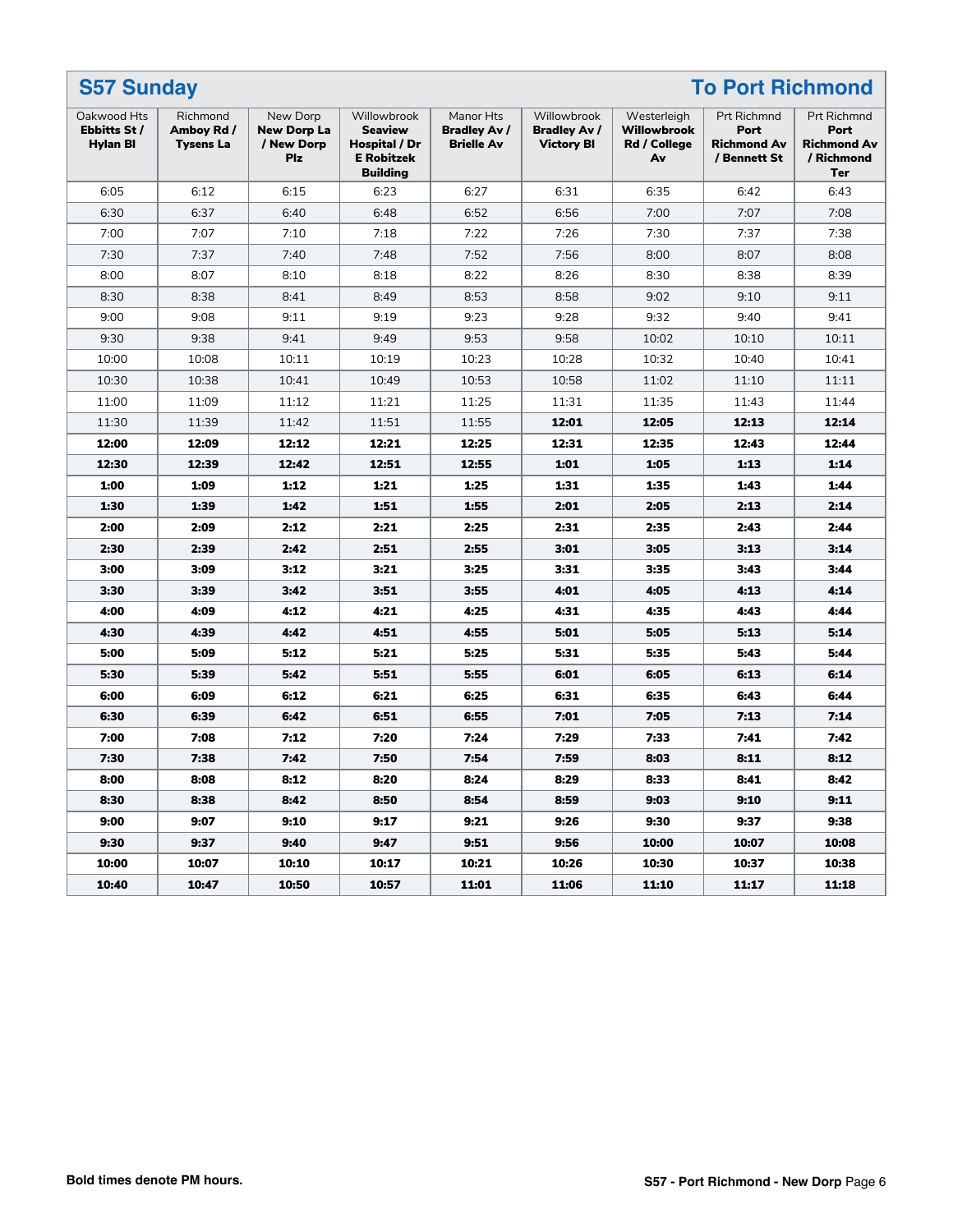| <b>S57 Sunday</b><br><b>To New Dorp</b>                |                                                                  |                                                  |                                                         |                                                       |                                                                                        |                                              |                                            |                                                |
|--------------------------------------------------------|------------------------------------------------------------------|--------------------------------------------------|---------------------------------------------------------|-------------------------------------------------------|----------------------------------------------------------------------------------------|----------------------------------------------|--------------------------------------------|------------------------------------------------|
| <b>Prt Richmnd</b><br><b>Richmond Ter</b><br>/ Park Av | <b>Prt Richmnd</b><br>Port<br><b>Richmond Av</b><br>/ Charles Av | Westerleigh<br>Willowbrook<br>Rd / Houston<br>St | Willowbrook<br><b>Bradley Av /</b><br><b>Victory BI</b> | Manor Hts<br><b>Bradley Av /</b><br><b>Brielle Av</b> | Willowbrook<br><b>Seaview</b><br>Hospital / Dr<br><b>E</b> Robitzek<br><b>Building</b> | New Dorp<br>Rose Av /<br><b>New Dorp Plz</b> | New Dorp<br>Amboy Rd /<br><b>Tysens La</b> | Oakwood Hts<br>Ebbitts St /<br><b>Hylan BI</b> |
| 6:30                                                   | 6:32                                                             | 6:37                                             | 6:41                                                    | 6:46                                                  | 6:48                                                                                   | 6:57                                         | 7:01                                       | 7:07                                           |
| 7:00                                                   | 7:02                                                             | 7:08                                             | 7:12                                                    | 7:17                                                  | 7:19                                                                                   | 7:28                                         | 7:32                                       | 7:38                                           |
| 7:30                                                   | 7:32                                                             | 7:38                                             | 7:42                                                    | 7:47                                                  | 7:49                                                                                   | 7:58                                         | 8:02                                       | 8:08                                           |
| 8:00                                                   | 8:02                                                             | 8:08                                             | 8:12                                                    | 8:17                                                  | 8:19                                                                                   | 8:29                                         | 8:34                                       | 8:40                                           |
| 8:30                                                   | 8:32                                                             | 8:38                                             | 8:42                                                    | 8:47                                                  | 8:49                                                                                   | 8:59                                         | 9:04                                       | 9:11                                           |
| 9:00                                                   | 9:02                                                             | 9:08                                             | 9:13                                                    | 9:18                                                  | 9:20                                                                                   | 9:30                                         | 9:35                                       | 9:42                                           |
| 9:30                                                   | 9:32                                                             | 9:38                                             | 9:43                                                    | 9:48                                                  | 9:50                                                                                   | 10:00                                        | 10:05                                      | 10:12                                          |
| 10:00                                                  | 10:02                                                            | 10:08                                            | 10:13                                                   | 10:18                                                 | 10:20                                                                                  | 10:30                                        | 10:35                                      | 10:42                                          |
| 10:30                                                  | 10:32                                                            | 10:38                                            | 10:43                                                   | 10:48                                                 | 10:50                                                                                  | 11:00                                        | 11:05                                      | 11:12                                          |
| 11:00                                                  | 11:02                                                            | 11:08                                            | 11:13                                                   | 11:18                                                 | 11:20                                                                                  | 11:30                                        | 11:35                                      | 11:42                                          |
| 11:30                                                  | 11:32                                                            | 11:38                                            | 11:43                                                   | 11:48                                                 | 11:50                                                                                  | 12:00                                        | 12:05                                      | 12:12                                          |
| 12:00                                                  | 12:02                                                            | 12:08                                            | 12:13                                                   | 12:18                                                 | 12:20                                                                                  | 12:30                                        | 12:35                                      | 12:42                                          |
| 12:30                                                  | 12:32                                                            | 12:39                                            | 12:44                                                   | 12:49                                                 | 12:52                                                                                  | 1:04                                         | 1:09                                       | 1:16                                           |
| 1:00                                                   | 1:02                                                             | 1:09                                             | 1:14                                                    | 1:19                                                  | 1:22                                                                                   | 1:34                                         | 1:39                                       | 1:46                                           |
| 1:30                                                   | 1:32                                                             | 1:39                                             | 1:44                                                    | 1:49                                                  | 1:52                                                                                   | 2:04                                         | 2:09                                       | 2:16                                           |
| 2:00                                                   | 2:02                                                             | 2:09                                             | 2:14                                                    | 2:19                                                  | 2:22                                                                                   | 2:34                                         | 2:39                                       | 2:46                                           |
| 2:30                                                   | 2:32                                                             | 2:39                                             | 2:44                                                    | 2:49                                                  | 2:52                                                                                   | 3:04                                         | 3:09                                       | 3:16                                           |
| 3:00                                                   | 3:02                                                             | 3:09                                             | 3:14                                                    | 3:19                                                  | 3:22                                                                                   | 3:34                                         | 3:38                                       | 3:45                                           |
| 3:30                                                   | 3:32                                                             | 3:38                                             | 3:43                                                    | 3:48                                                  | 3:51                                                                                   | 4:02                                         | 4:06                                       | 4:13                                           |
| 4:00                                                   | 4:02                                                             | 4:08                                             | 4:13                                                    | 4:18                                                  | 4:21                                                                                   | 4:32                                         | 4:36                                       | 4:43                                           |
| 4:30                                                   | 4:32                                                             | 4:38                                             | 4:43                                                    | 4:48                                                  | 4:51                                                                                   | 5:02                                         | 5:06                                       | 5:13                                           |
| 5:00                                                   | 5:02                                                             | 5:08                                             | 5:13                                                    | 5:18                                                  | 5:21                                                                                   | 5:32                                         | 5:36                                       | 5:43                                           |
| 5:30                                                   | 5:32                                                             | 5:38                                             | 5:43                                                    | 5:48                                                  | 5:51                                                                                   | 6:02                                         | 6:06                                       | 6:13                                           |
| 6:00                                                   | 6:02                                                             | 6:08                                             | 6:13                                                    | 6:18                                                  | 6:21                                                                                   | 6:32                                         | 6:37                                       | 6:43                                           |
| 6:30                                                   | 6:32                                                             | 6:38                                             | 6:42                                                    | 6:47                                                  | 6:49                                                                                   | 6:59                                         | 7:04                                       | 7:10                                           |
| 7:00                                                   | 7:02                                                             | 7:08                                             | 7:12                                                    | 7:17                                                  | 7:19                                                                                   | 7:29                                         | 7:34                                       | 7:40                                           |
| 7:30                                                   | 7:32                                                             | 7:38                                             | 7:42                                                    | 7:47                                                  | 7:49                                                                                   | 7:59                                         | 8:04                                       | 8:10                                           |
| 8:00                                                   | 8:02                                                             | 8:08                                             | 8:12                                                    | 8:17                                                  | 8:19                                                                                   | 8:29                                         | 8:34                                       | 8:40                                           |
| 8:30                                                   | 8:32                                                             | 8:38                                             | 8:42                                                    | 8:47                                                  | 8:49                                                                                   | 8:59                                         | 9:04                                       | 9:10                                           |
| 9:00                                                   | 9:02                                                             | 9:08                                             | 9:12                                                    | 9:17                                                  | 9:19                                                                                   | 9:29                                         | 9:34                                       | 9:40                                           |
| 9:30                                                   | 9:32                                                             | 9:38                                             | 9:42                                                    | 9:47                                                  | 9:49                                                                                   | 9:59                                         | 10:04                                      | 10:09                                          |
| 10:00                                                  | 10:02                                                            | 10:07                                            | 10:11                                                   | 10:15                                                 | 10:17                                                                                  | 10:27                                        | 10:32                                      | 10:37                                          |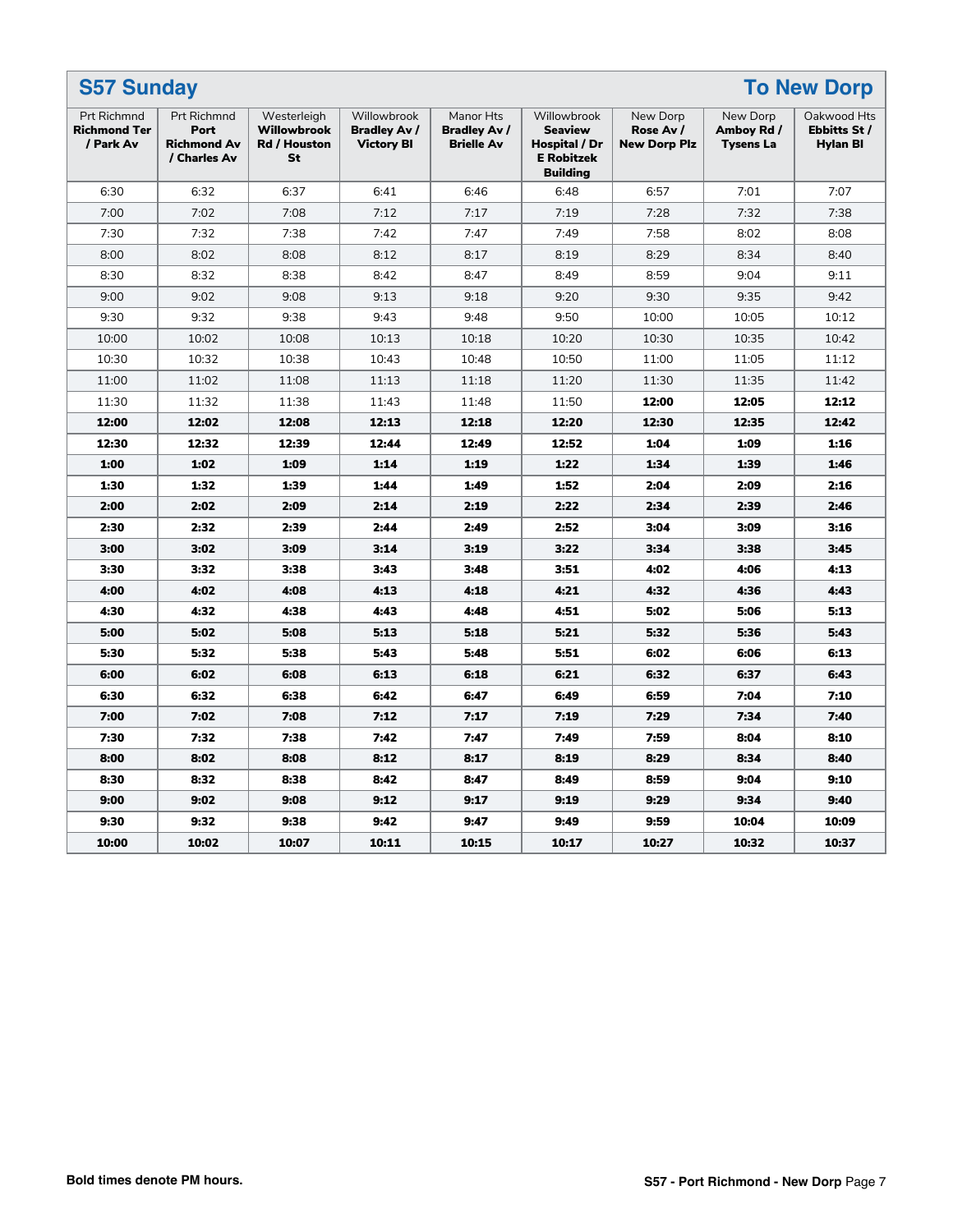



Port Richmond - New Dorp via Rockland Av / Brielle Av / Bradley Av

## Local Service

Effective June 26, 2022

For accessible subway stations, travel directions and other information: **Visit www.mta.info or call us at 511**

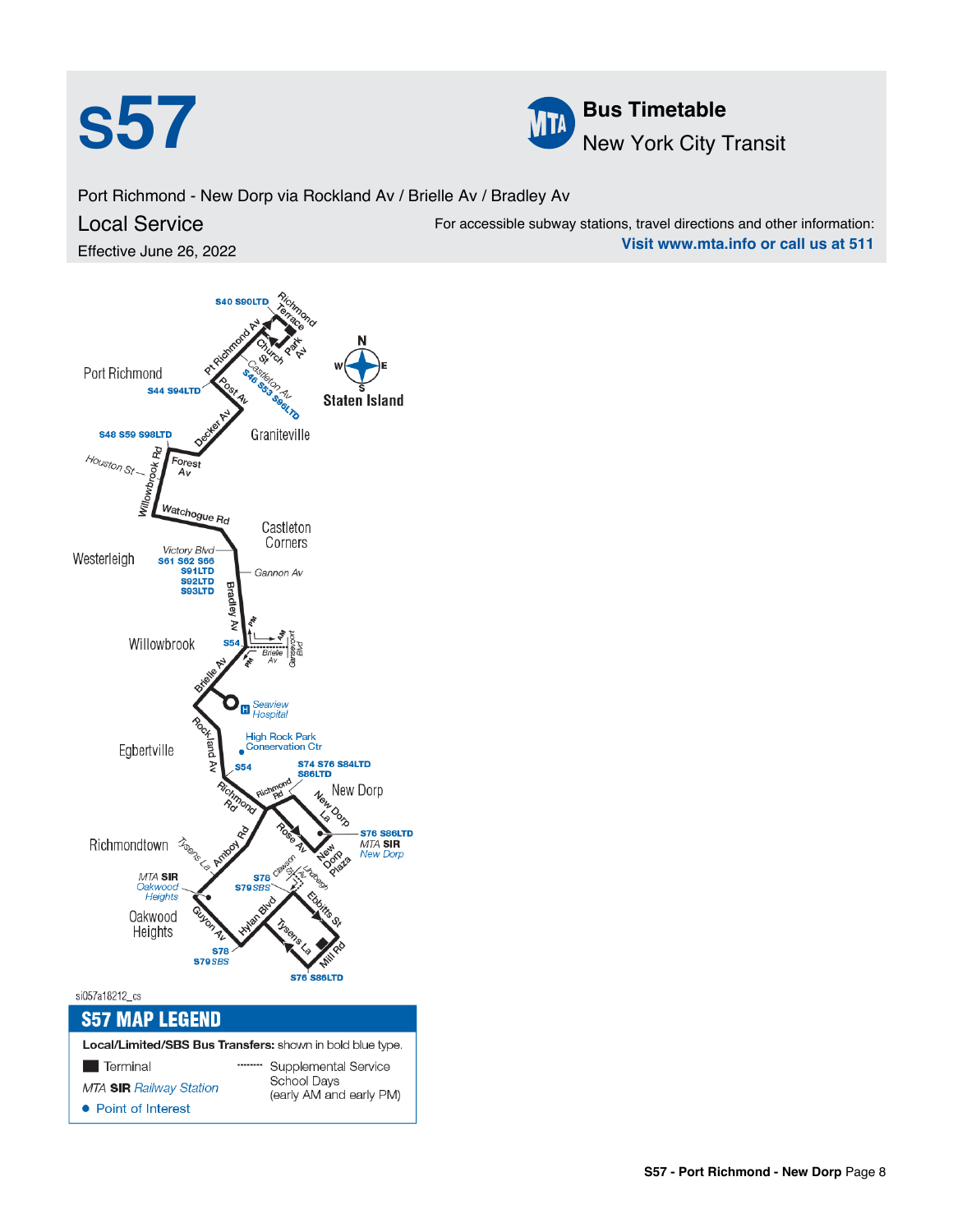**Fares** – MetroCard® is accepted for all MTA New York City trains (including Staten Island Railway - SIR), and, local, Limited-Stop and +SelectBusService buses (at MetroCard fare collection machines). Express buses only accept 7- Day Express Bus Plus MetroCard or Pay-Per-Ride MetroCard. All of our buses and +SelectBusService Coin Fare Collector machines accept exact fare in coins. Dollar bills, pennies, and half-dollar coins are not accepted. OMNY is the MTA's new fare payment system. Use your contactless card or smart device to pay the fare on buses and subways. Visit omny.info for details of the rollout.

**Free Transfers** – Unlimited Ride MetroCard permits free transfers to all but our express buses (between subway and local bus, local bus and local bus etc.) Pay-Per-Ride MetroCard allows one free transfer of equal or lesser value if you complete your transfer within two hours of the time you pay your full fare with the same MetroCard. If you pay your local bus fare with coins, ask for a free electronic paper transfer to use on another local bus.

**Reduced-Fare Benefits** – You are eligible for reduced-fare benefits if you are at least 65 years of age or have a qualifying disability. Benefits are available (except on peak-hour express buses) with proper identification, including Reduced-Fare MetroCard or Medicare card.

**Children** – The subway, SIR, local, Limited-Stop, and +SelectBusService buses permit up to three children, 44 inches tall and under to ride free when accompanied by an adult paying full fare.

**Terms and Conditions** – Fares and MetroCard use are subject to applicable tariffs and conditions of use.

#### **Bus Operator Apple Award**

If you think your bus operator deserves an Apple Award--our special recognition for this service, courtesy and professionalism-- go to mta.info/customer-feedback or call 511 and give us the badge or bus number.

#### **Holiday Service 2022**

**Reduced weekday service operates on:** Martin Luther King Day\*, Day After Thanksgiving\*.

**Saturday service operates on:** Presidents Day\*, Independence Day, Dec 26.

**Sunday service operates on:** Memorial Day, Labor Day, Thanksgiving Day, Christmas Day+, New Years Day+.

\* Special schedules for these days will be available at [mta.info](https://new.mta.info/) for express routes only.

+ Service information for the day preceding this holiday or holiday weekend will be provided on [mta.info](https://new.mta.info/), and on service notices posted on buses.

Information in this timetable is subject to change without notice. Traffic conditions and weather can affect running time.

| <b>Travel Help and Information</b>                     | <b>IF YOU SEE</b><br><b>SOMETHING, SAY</b><br><b>SOMETHING.</b>                                                |  |  |
|--------------------------------------------------------|----------------------------------------------------------------------------------------------------------------|--|--|
| One MTA<br>511<br>One Number.<br>Call 511 and say MTA. | <b>Be suspicious of</b><br>anything<br>unattended.<br>Tell a cop, an MTA<br>employee or call<br>1-888-692-7233 |  |  |
| TTY/TDD users only 711                                 | (1-888-NYC-SAFE).                                                                                              |  |  |
| <b>Online:</b> www.mta.info                            |                                                                                                                |  |  |

**Filing a Title VI Complaint** – MTA New York City Transit ("NYC Transit") and<br>MTA Bus Company are committed to providing non-discriminatory service to<br>ensure that no person is excluded from participation in, or denied the

To request more information about Title VI or to submit a written complaint if you believe that you have been subjected to discrimination, you may contact NYC<br>Transit's Office of Equal Employment Opportunity, 130 Livingston Street, 3rd Floor,<br>Brooklyn, NY 11201.

In addition to your right to file a complaint with NYC Transit and MTA Bus<br>Company, you have the right to file a Title VI complaint with the U.S. Department<br>of Transportation, Federal Transit Administration, Office of Civi